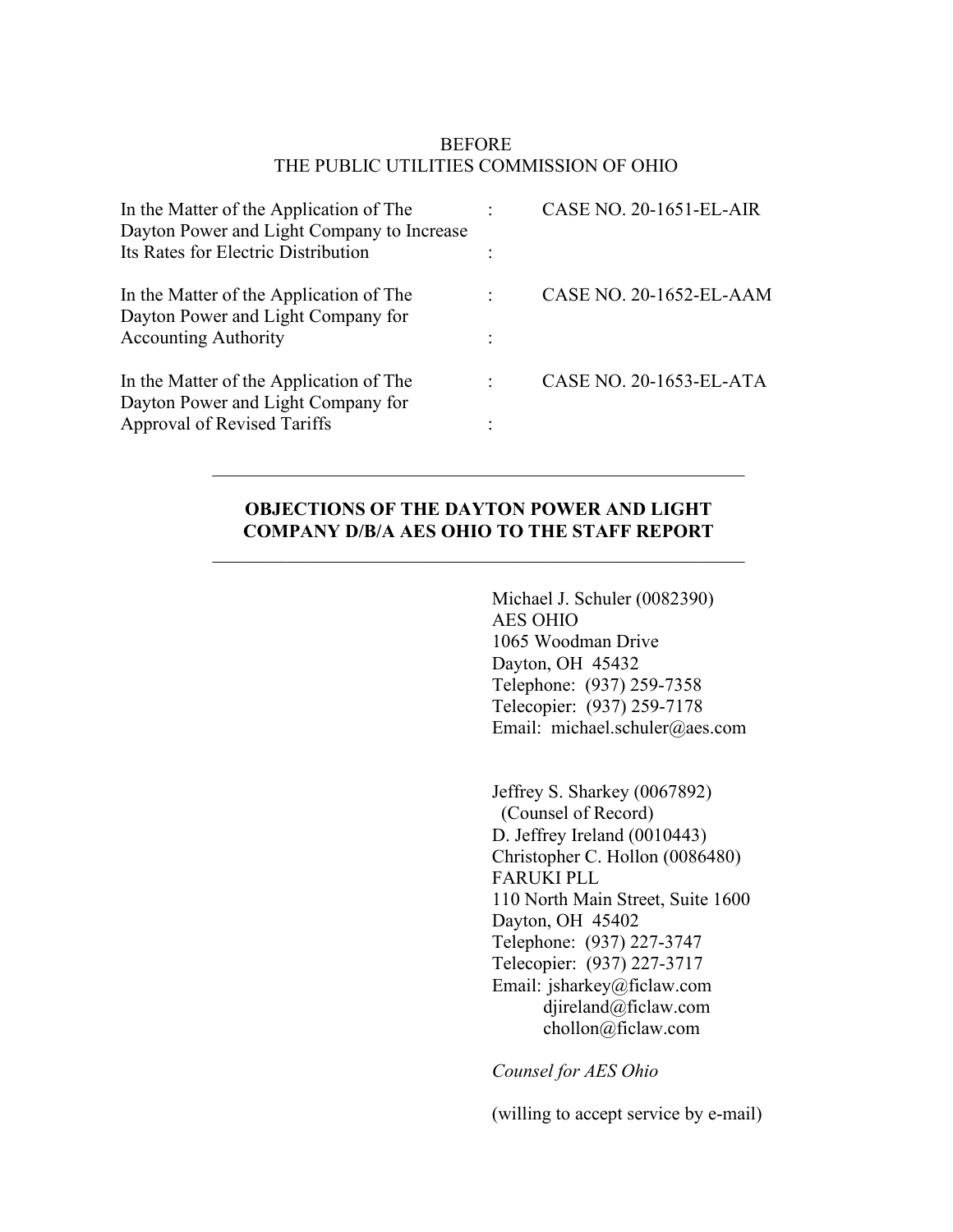# **TABLE OF CONTENTS**

| I.  |     |                                                                      |
|-----|-----|----------------------------------------------------------------------|
|     | 1.  |                                                                      |
| II. |     |                                                                      |
|     | 2.  |                                                                      |
|     | 3.  |                                                                      |
|     | 4.  |                                                                      |
|     | 5.  |                                                                      |
| Ш.  |     |                                                                      |
|     | 6.  | Return on Equity - Failure to Address Company's Recommendation  3    |
|     | 7.  |                                                                      |
|     | 8.  |                                                                      |
|     | 9.  | Return on Equity – Consideration of a Comparable Earnings Approach 4 |
|     | 10. |                                                                      |
|     | 11. | Return on Equity – Consideration of Implications of the Company's    |
| IV. |     |                                                                      |
|     | 12. |                                                                      |
|     | 13. |                                                                      |
|     | 14. | Amortization of Regulatory Asset Relating to Deferred Vegetation     |
|     | 15. |                                                                      |
|     | 16. |                                                                      |
|     | 17. |                                                                      |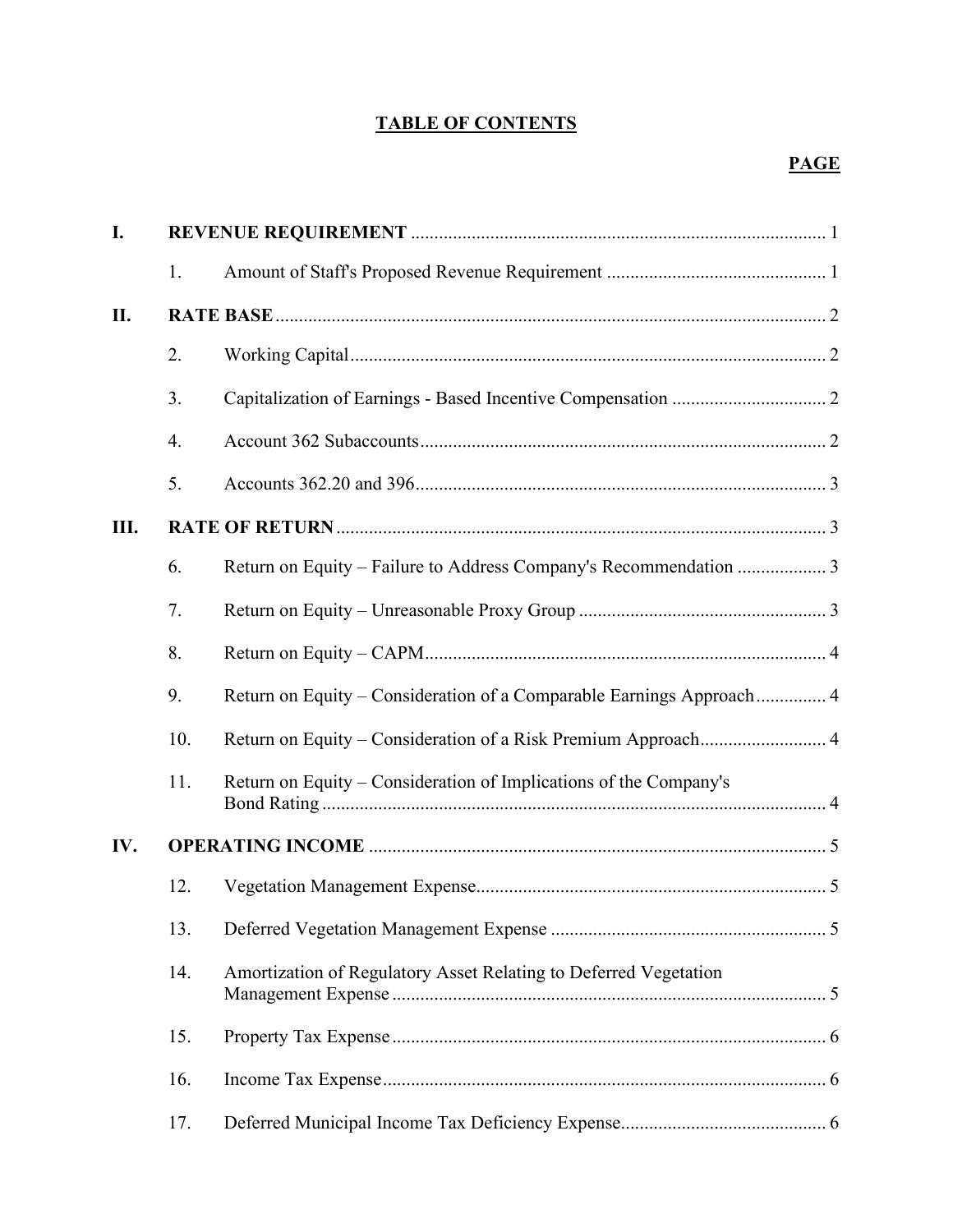|     | 18. |                                                              |
|-----|-----|--------------------------------------------------------------|
|     | 19. |                                                              |
|     | 20. |                                                              |
|     | 21. |                                                              |
|     | 22. |                                                              |
|     | 23. | Short-Term Compensation and Long-Term Compensation Expense 8 |
|     | 24. |                                                              |
|     | 25. |                                                              |
|     | 26. |                                                              |
|     | 27. |                                                              |
|     | 28. |                                                              |
|     | 29. |                                                              |
|     | 30. |                                                              |
|     | 31. |                                                              |
|     | 32. |                                                              |
|     | 33. |                                                              |
|     | 34. | Customer Deposit Interest Expense Adjustment Regarding       |
| V.  |     |                                                              |
|     | 35. |                                                              |
|     | 36. |                                                              |
| VI. |     |                                                              |
|     | 37. |                                                              |
|     | 38. |                                                              |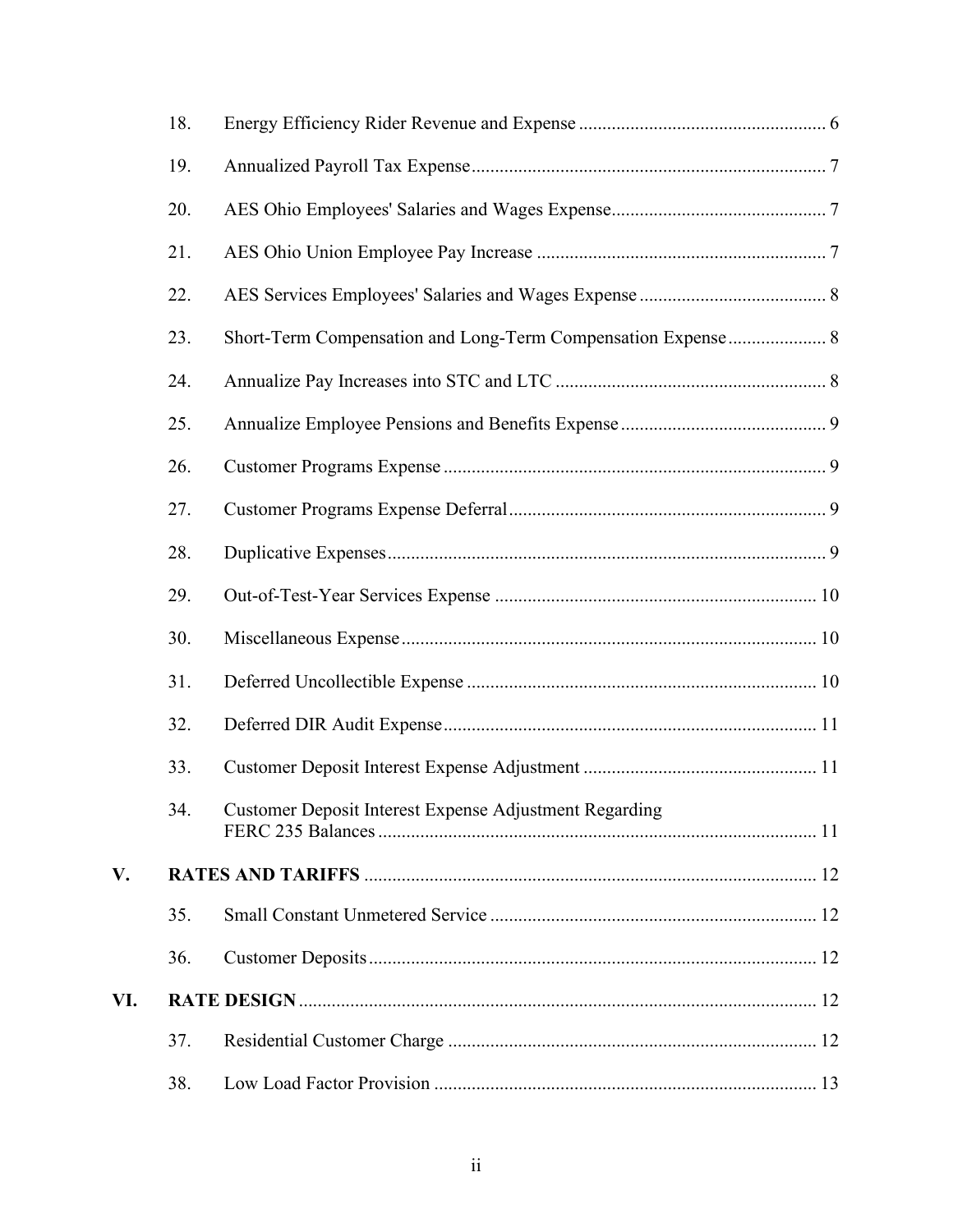### **OBJECTIONS OF THE DAYTON POWER AND LIGHT COMPANY D/B/A AES OHIO TO THE STAFF REPORT**

On July 26, 2021, the Rates and Analysis Department and Service Monitoring and Enforcement Department (together, the "Staff") of the Public Utilities Commission of Ohio (the "Commission") filed its Staff Report in the above-captioned proceedings. Pursuant to R.C. 4909.19 and Ohio Adm.Code 4901-1-28, The Dayton Power and Light Company d/b/a AES Ohio ("AES Ohio," "DP&L," or the "Company") submits the following Objections to the Staff Report in which AES Ohio identifies areas of controversy with respect to certain findings, conclusions, recommendations or needed clarifications contained in the Staff Report or the failure of the Staff Report to address certain items. AES Ohio reserves the right to supplement or modify these Objections in the event that the Staff makes additional findings, conclusions or recommendations or modifies its position with respect to any finding, conclusions or recommendations contained in the Staff Report. AES Ohio further reserves the right to contest issues that are newly raised between the filing of the Staff Report and closing of the record in these proceedings.

## <span id="page-3-0"></span>**I. REVENUE REQUIREMENT**

1. Amount of Staff's Proposed Revenue Requirement: AES Ohio objects to the revenue requirement range of \$306,600,385 to \$312,150,118 recommended by Staff. Staff Report, p. 44 (Schedule A-1). Staff's proposed revenue requirement range significantly understates the magnitude of the increase to which AES Ohio is entitled and that AES Ohio supported through its filed case. As more specifically described in the Objections below, Staff's recommended revenue requirement range is based upon unreasonable and unlawful adjustments that yield rates that are insufficient to provide AES Ohio just compensation and the opportunity to earn an adequate return and provide safe and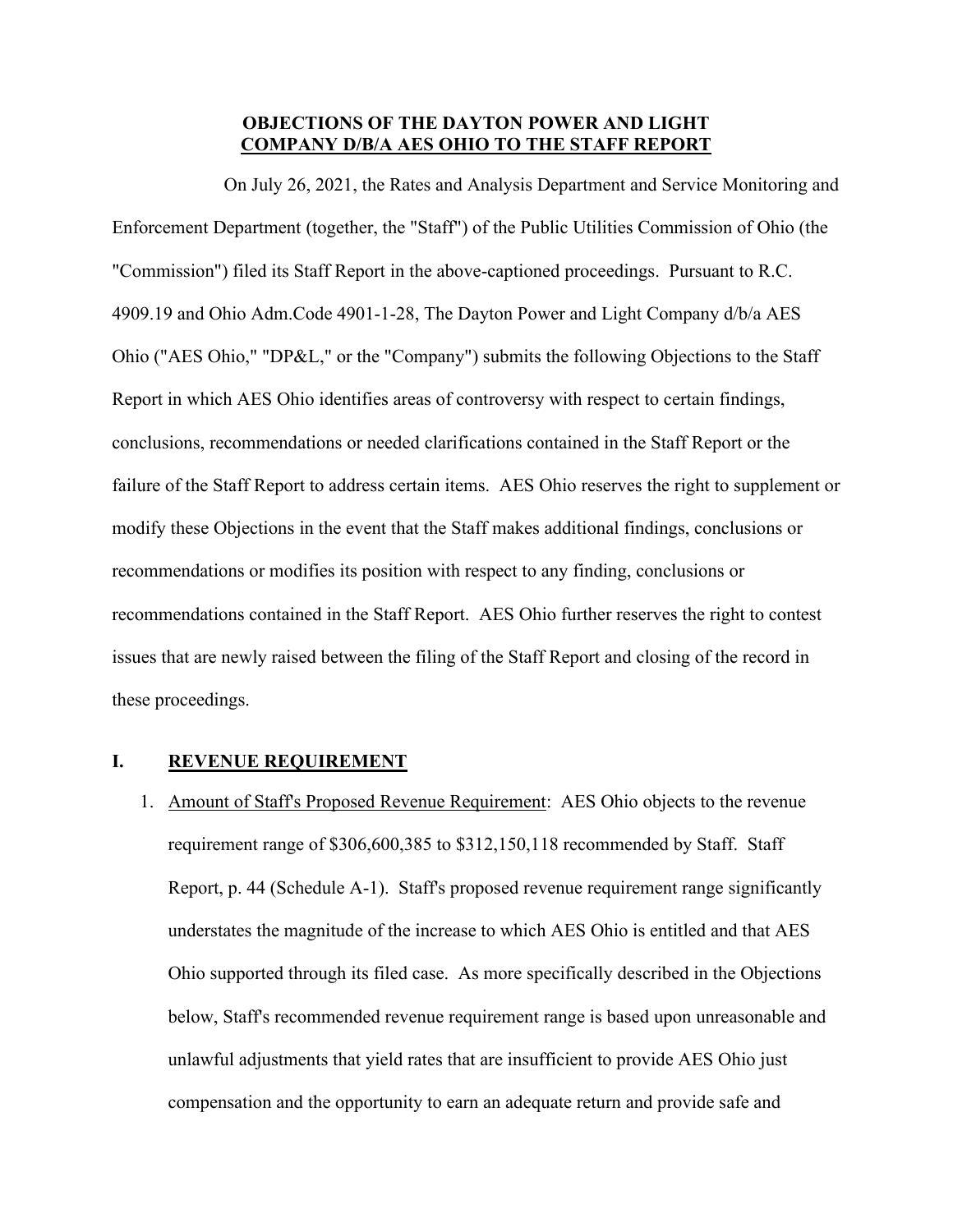reliable electric distribution service for its customers. This objection is supported by the supplemental testimony of Tyler Teuscher.

#### <span id="page-4-0"></span>**II. RATE BASE**

- 2. Working Capital: AES Ohio objects to the recommendation in the Staff Report to disallow AES Ohio's request for a working capital allowance because the Company did not submit a lead-lag study to support an allowance for cash working capital. Staff Report, p. 11. That recommendation is unreasonable and unlawful because the Commission's rules do not require a lead-lag study to include a working capital allowance, and AES Ohio requires working capital even without a need for cash working capital. This objection is supported by the supplemental testimony of Craig Forestal.
- 3. Capitalization of Earnings Based Incentive Compensation: AES Ohio objects to the recommendation in the Staff Report (p. 10) to exclude from base rates all capitalized earnings-based incentive compensation as shareholders and not ratepayers should fund earnings-based incentives from the Commission's Opinion and Order going forward. That recommendation is unreasonable because the total amount of compensation that AES Ohio pays to its employees is consistent with market rates, the costs are necessary to provide service to customers and the bonuses provide incentives to AES Ohio's employees to provide excellent service at a low cost, which benefits customers. This objection is supported by the supplemental testimony of Jeremy Buchanan.
- 4. Account 362 Subaccounts: AES Ohio objects to the recommendation by Staff regarding balances assigned to subaccounts for Account 362.13, Station Equipment – Computers; Account 362.20 Station Equipment – Vehicles; Account 362.60 Station Equipment – EDS and Account 362.71, Station Equipment – Multiplex with the average service life

2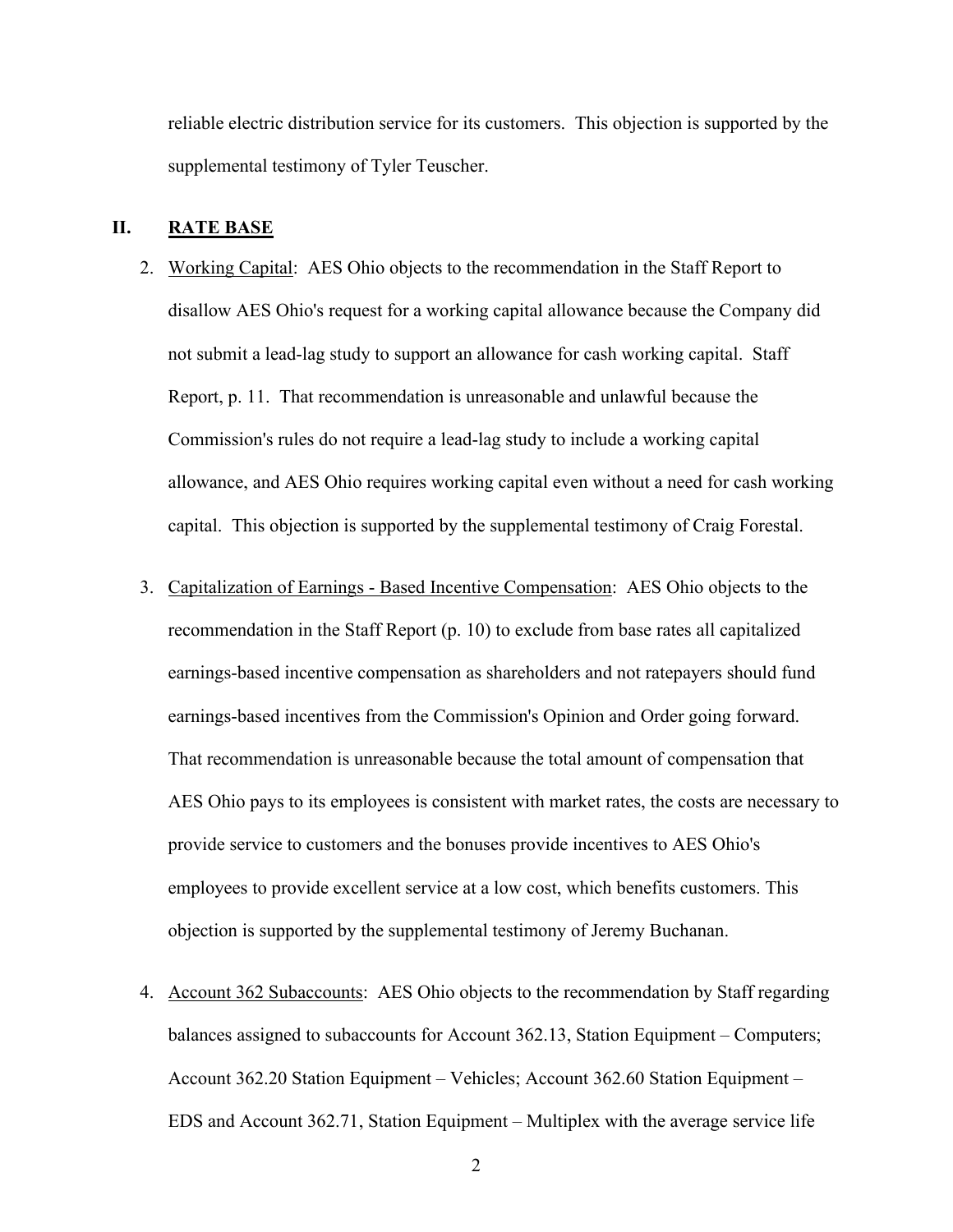utilized. The recommendation with the average service life and type curve is unreasonable and unlawful because Staff applied an incorrect average service life that does not match the plant balances to those subaccounts. This objection is supported by the supplemental testimony of John Spanos.

5. Accounts 362.20 and 396: AES Ohio objects to the recommendation by Staff regarding the use of a square curve for assets in Account 362.20, Station Equipment – Vehicles and Account 396, Power Operated related to the vehicle fleet. Staff Report, pp. 9, 48-54, 67- 69 (Schedules B-2.1, B-3.2). This recommendation is unreasonable and unlawful because Staff's recommendation is not consistent with the life characteristics of vehicles or power operated equipment based on age, condition, and mile thresholds, which vary by usage. This objection is supported by the supplemental testimony of John Spanos.

## <span id="page-5-0"></span>**III. RATE OF RETURN**

- 6. Return on Equity Failure to Address Company's Recommendation: AES Ohio objects to the recommendation in the Staff Report to reject the Company's recommended cost of common equity of 10.50% in favor of a range of 9.28% to 10.29%. Staff Report, pp. 21- 22, 177 (Schedule D-1). That recommendation is unreasonable and unlawful because it fails to address evidence supporting the Company's reasonable recommendation. This objection is supported by the supplemental testimony of Adrien McKenzie.
- 7. Return on Equity Unreasonable Proxy Group: AES Ohio objects to the proxy group used in the Staff Report to calculate the Company's cost of common equity. Staff Report, pp. 21-22. The use of that proxy group is unreasonable and unlawful because it is very constrained, increasing the potential for error and reducing the reliability of Staff's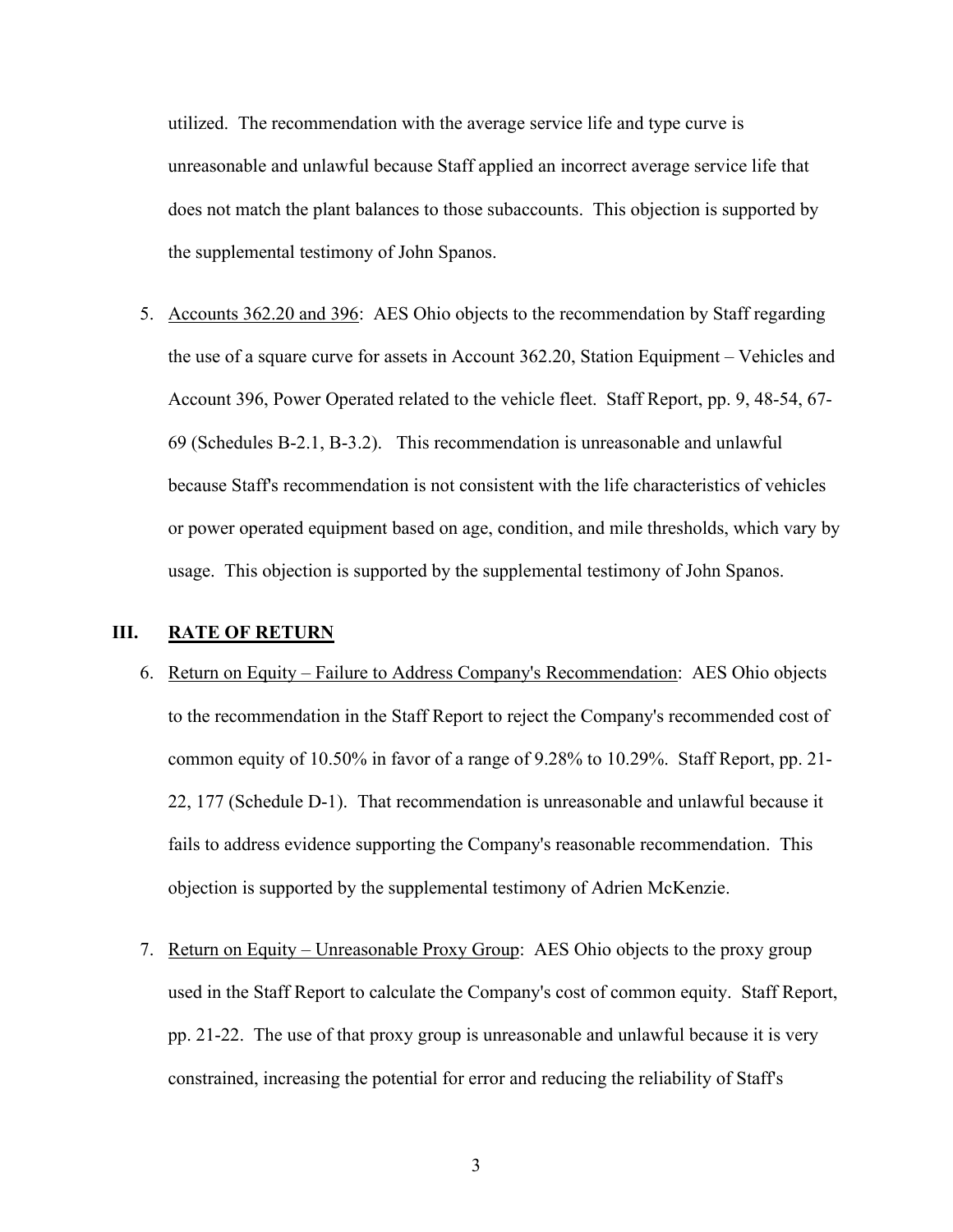recommended cost of common equity. This objection is supported by the supplemental testimony of Adrien McKenzie.

- 8. Return on Equity CAPM: AES Ohio objects to the application of the Capital Asset Pricing Model ("CAPM") in the Staff Report. Staff Report, pp. 21-22. The application of CAPM in the Staff Report is unreasonable and unlawful because it uses a market risk premium from an internet source called Fairness Finance, which does not provide a reliable guide to investors' expectations and is incomplete. This objection is supported by the supplemental testimony of Adrien McKenzie.
- 9. Return on Equity Consideration of a Comparable Earnings Approach: AES Ohio objects to the failure of the Staff Report to consider the comparable earnings approach based on earned rates of return. Staff Report, pp. 21-22. The failure to consider this approach is unreasonable and unlawful. This objection is supported by the supplemental testimony of Adrien McKenzie.
- 10. Return on Equity Consideration of a Risk Premium Approach: AES Ohio objects to the failure of the Staff Repot to consider the risk premium approach based on earned rates of return. Staff Report, pp. 21-22. The failure to consider this approach is unreasonable and unlawful. This objection is supported by the supplemental testimony of Adrien McKenzie.
- 11. Return on Equity Consideration of Implications of the Company's Bond Rating: AES Ohio objects to the failure of the Staff Report to consider the implications of the Company's below investment grade bond rating from S&P Global Ratings. Staff Report, pp. 21-22. The failure to consider those implications is unreasonable and unlawful because the Company's bond rating implies greater risks and a higher cost of equity than

4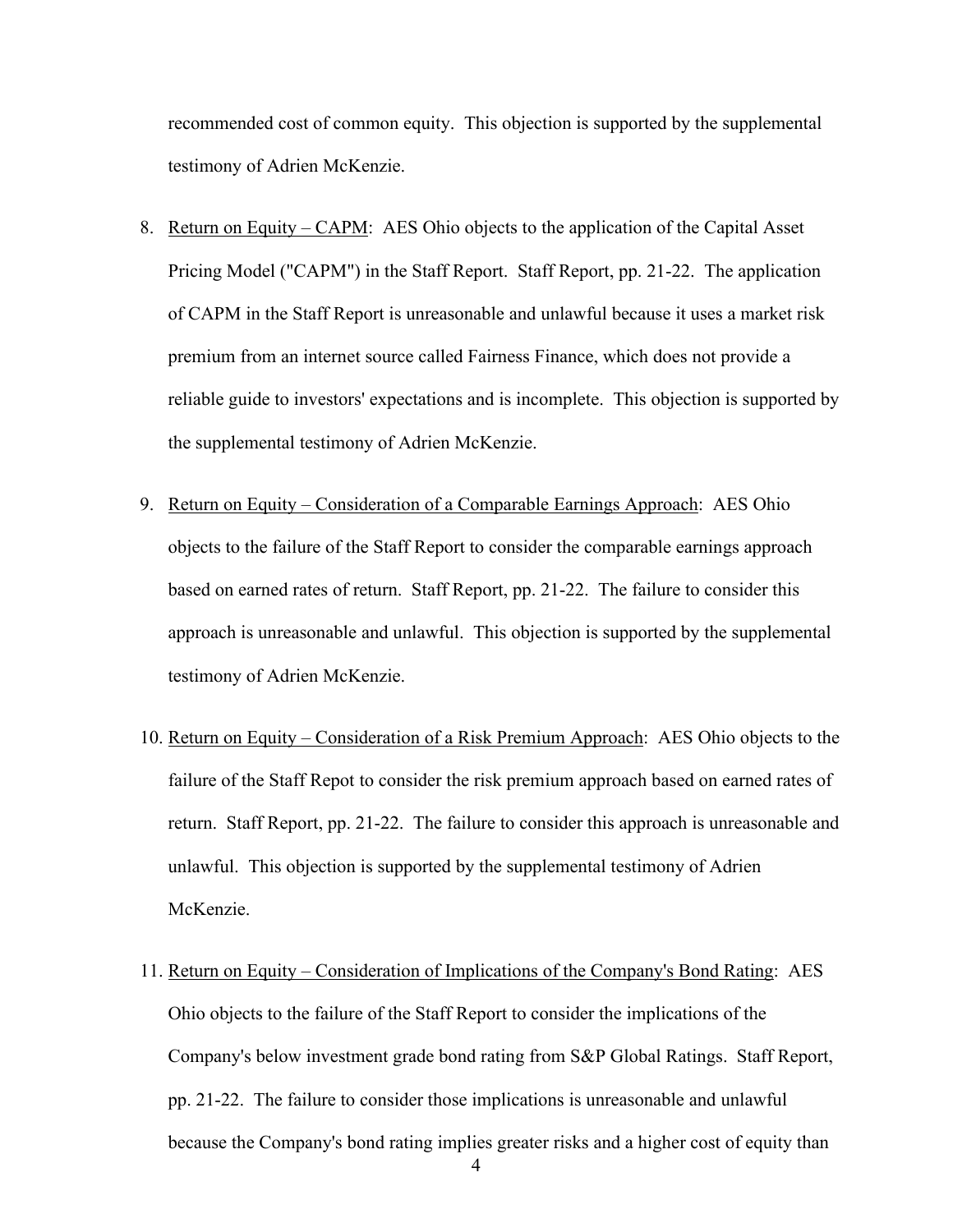reflected in the Staff's proxy group on average. This objection is supported by the supplemental testimony of Adrien McKenzie.

## <span id="page-7-0"></span>**IV. OPERATING INCOME**

- 12. Vegetation Management Expense: AES Ohio objects to the recommendation in the Staff Report of an annual baseline of \$17,500,000 for vegetation management expenses. Staff Report, pp. 15, 92 (Schedule C-3.9). That recommendation is unreasonable and unlawful because the expected level of annual vegetation management expenses is \$30,000,000. AES Ohio Schedule C-3.9. This objection is supported by the supplemental testimony of Mark Vest.
- 13. Deferred Vegetation Management Expense: In the alternative to AES Ohio Objection No. 12, AES Ohio objects to the recommendation in the Staff Report for the Company to continue deferral of its incremental vegetation management expenses in excess of \$17,500,000, subject to a \$5,000,000 annual cap. Staff Report, pp. 15. That recommendation is unreasonable and unlawful because to the extent the Commission adopts a \$17,500,000 baseline for vegetation management expense, there should be no annual cap on the deferral of incremental vegetation management expense or, at a minimum, at a cap of no less than \$12,500,000 annually. This objection is supported by the supplemental testimony of Mark Vest.

## 14. Amortization of Regulatory Asset Relating to Deferred Vegetation Management

Expense: AES Ohio objects to the recommendation in the Staff Report for AES Ohio to amortize its current regulatory asset relating to deferred vegetation management expense over five years. Staff Report, p. 15. That recommendation is unreasonable and unlawful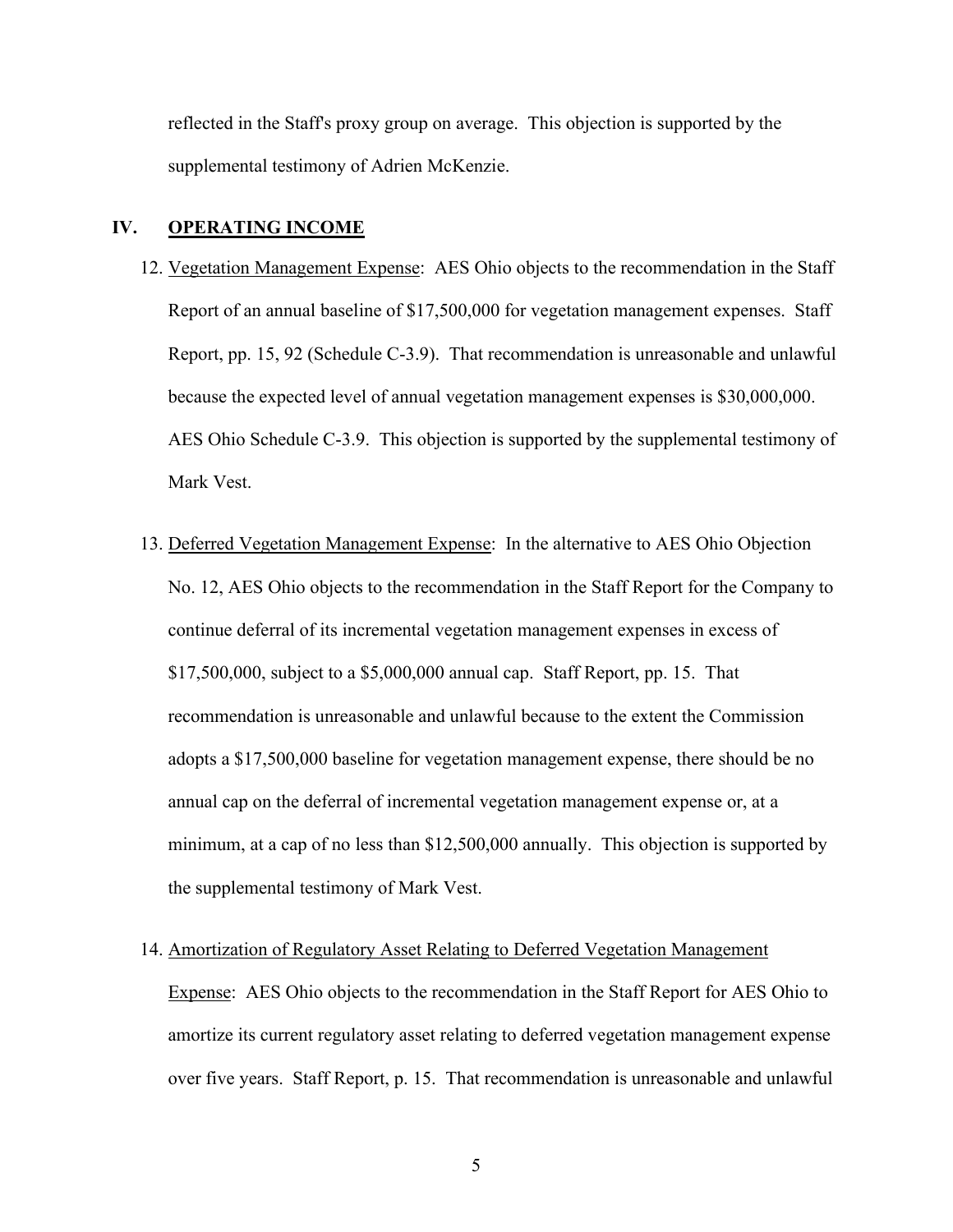because that regulatory asset should be recovered over three years. This objection is supported by the supplemental testimony of Tyler Teuscher.

- 15. Property Tax Expense:AES Ohio objects to the recommendation in the Staff Report to adjust property tax expense. Staff Report, pp. 15, 93 (C-3.10). That recommendation is unreasonable and unlawful because the Staff Report failed to account for the historical average increase of 1.5% in such expense, WPC-3.10c. This objection is supported by the supplemental testimony of Frank Salatto.
- 16. Income Tax Expense: AES Ohio objects to the recommendation in the Staff Report to adjust federal and state income tax expense to reflect the flow-through effects of Staff's adjustments to test year revenue, expenses, and rate base. Staff Report, pp. 13, 84 (Schedule C-3.1). That recommendation is unreasonable and unlawful because of the flow-through effects of Staff's adjustments to test year revenue, expenses, and rate base set forth in these Objections. This objection is supported by the supplemental testimony of Frank Salatto.
- 17. Deferred Municipal Income Tax Deficiency Expense: AES Ohio objects to the recommendation in the Staff Report for AES Ohio to amortize its current regulatory asset relating to a deficiency in deferred municipal income tax expense over five years. Staff Report, p. 13. That recommendation is unreasonable and unlawful because that regulatory asset should be amortized over three years. This objection is supported by the supplemental testimony of Tyler Teuscher.
- 18. Energy Efficiency Rider Revenue and Expense: AES Ohio objects to the recommendation in the Staff Report to remove \$773,286 in labor and labor-related expenses associated with the Energy Efficiency Rider from the test year. Staff report, pp.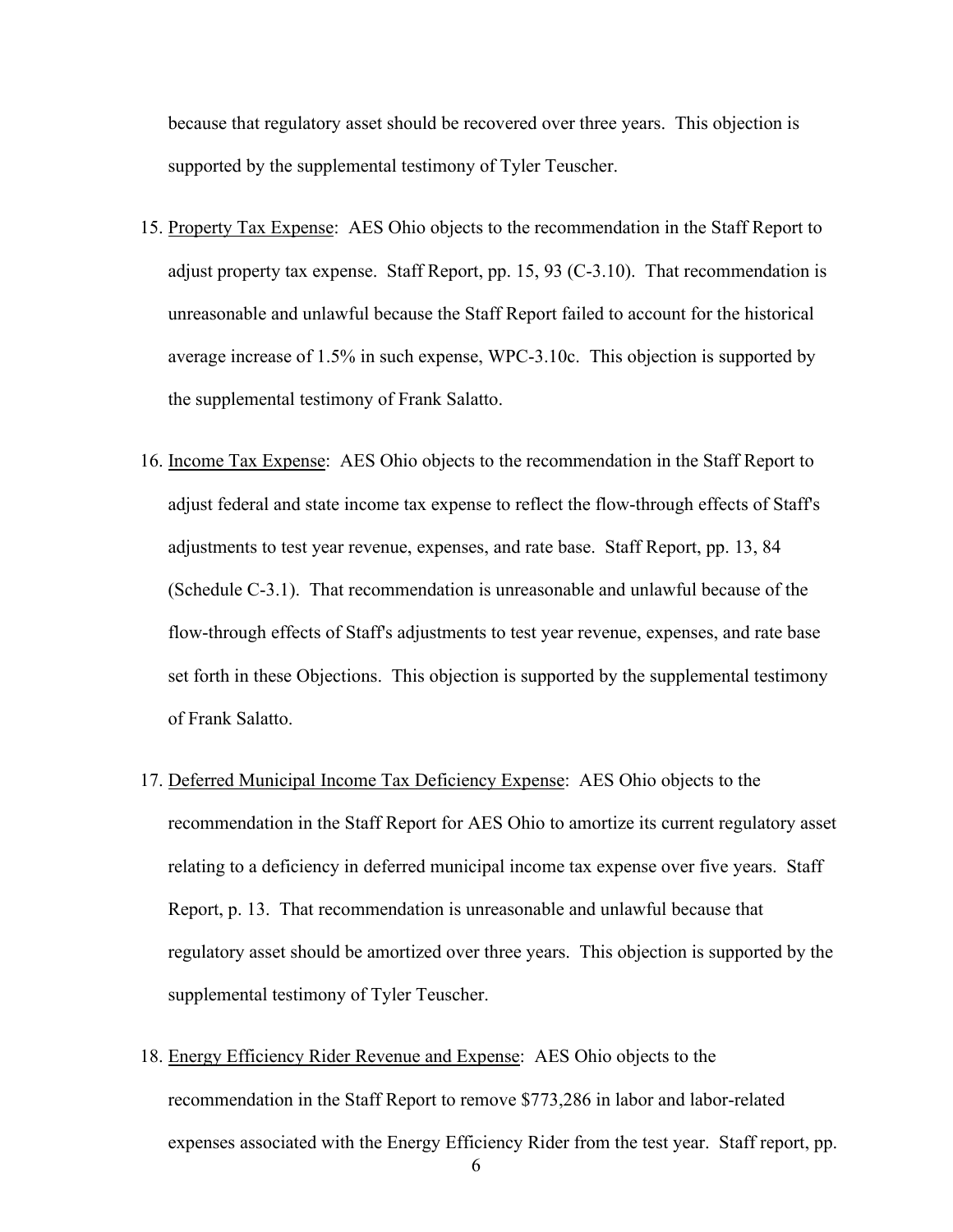14, 88 (Schedule C-3.5). That recommendation is unreasonable and unlawful because it removes expenses that were also removed on Staff Report, pp. 96, 97 (Schedule C-3.13, C-3.14). This objection is supported by the supplemental testimony of Craig Forestal.

- 19. Annualized Payroll Tax Expense: AES Ohio objects to the methodology by which Staff annualized test year Federal Insurance Contributions Act ("FICA") tax expense. Staff Report, pp. 14, 95 (Schedule C-3.12). That recommendation is unreasonable and unlawful because it: (i) is based on an annualized amount using ten calendar months of actual data that excludes March and May, which substantially lowers the actual amount of FICA taxes paid by AES Ohio in the Test Year, as well as the expected ongoing level; and (ii) fails to include the impact that the 1.8% overall pay increase given to AES Services employees will have on FICA taxes going forward. This objection is supported by the supplemental testimony of Craig Forestal.
- 20. AES Ohio Employees' Salaries and Wages Expense: AES Ohio objects to the methodology by which Staff calculated labor expense. Staff Report, pp. 14, 96 (Schedule C-3.13). That recommendation is unreasonable and unlawful because the Staff Report erroneously reduced labor expense for nonjurisdictional and non-O&M expenses twice, and utilized the wrong number of hours to annualize expense. This objection is supported by the supplemental testimony of Craig Forestal.
- 21. AES Ohio Union Employee Pay Increase: AES Ohio objects to the Staff's failure to annualize a 2.75% AES Ohio union employee pay increase. That recommendation is unreasonable and unlawful because the increase is a fixed, known and measurable increase that occurred within the test year. This objection is supported by the supplemental testimony of Craig Forestal.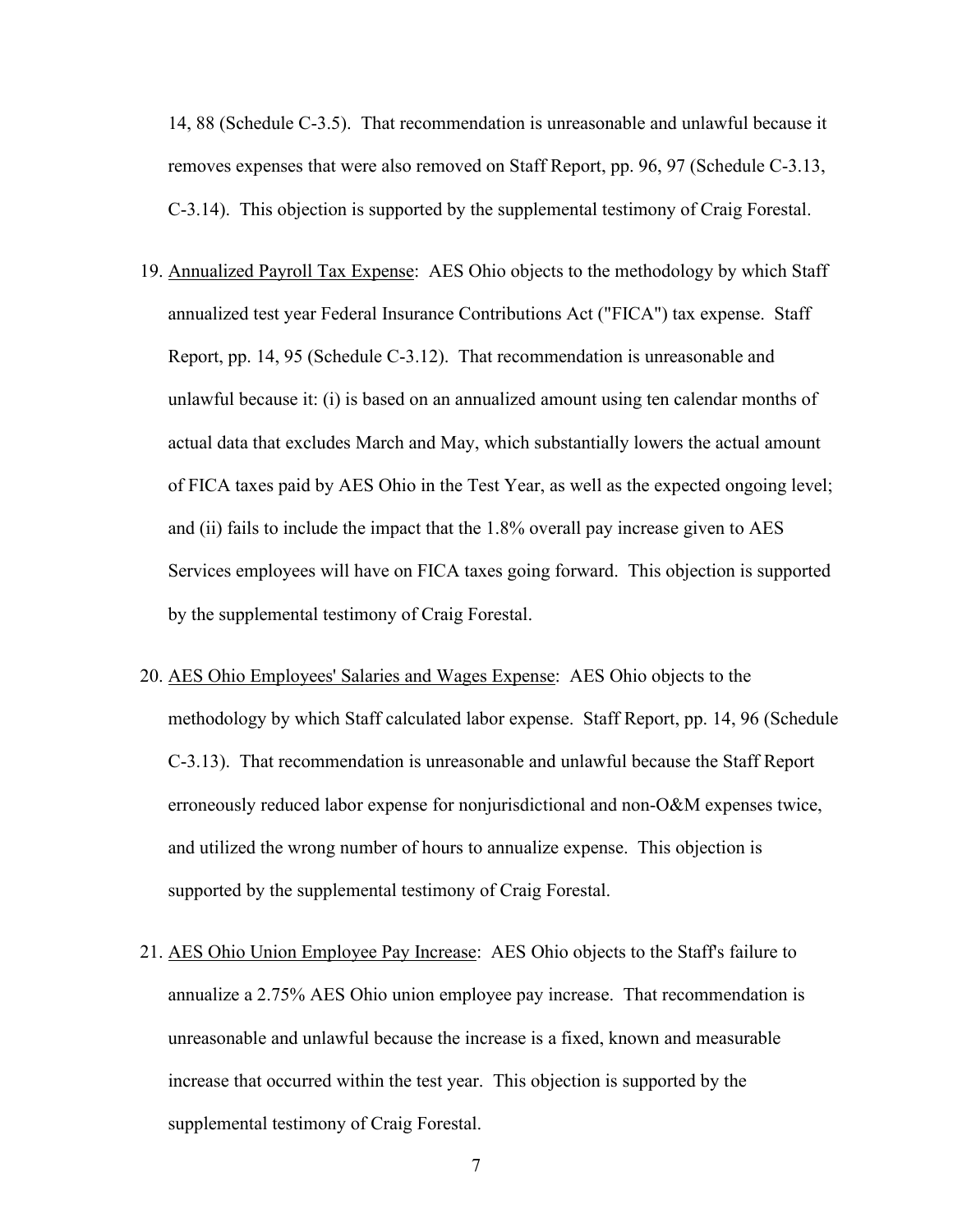- 22. AES Services Employees' Salaries and Wages Expense: AES Ohio objects to the methodology by which Staff annualized labor expense. Staff Report, pp. 14, 96 (Schedule C-3.13). That recommendation is unreasonable and unlawful because the Staff Report failed to annualize a 1.8% overall pay increase that became effective January 1, 2021, and utilized the actual results of May 2020, which is outside the Test Year. This objection is supported by the supplemental testimony of Craig Forestal.
- 23. Short-Term Compensation ("STC") and Long-Term Compensation ("LTC") Expense:

AES Ohio objects to the recommendation in the Staff Report to remove 75% of STC and eliminate 100% of LTC for both AES Ohio and AES Services employees. Staff Report, pp. 15-16, 96 (Schedule C-3.13). That recommendation is unreasonable and unlawful because the expenses associated with STC and LTC are prudently incurred, the total amount of compensation is consistent with market rates, the costs are necessary to provide service to customers, such compensation incentivizes employees to reduce expenses, and if the amounts are to be removed, the actual portion of STC based on financial metrics is only 45%. This objection is supported by the supplemental testimonies of Craig Forestal and Jeremy Buchanan.

24. Annualize Pay Increases into STC and LTC: AES Ohio objects to the Staff Report's calculations of STC and LTC to the extent that they fail to recognize the impacts of fixed, known and measurable pay increases that occurred during the Test Year. Staff Report, pp. 16, 97 (Schedule C-3.14). That recommended level of expense is unreasonable and unlawful because the January 1, 2021 pay increase to AES Ohio and AES Services employees is known to have happened during the Test Year and will directly impact STC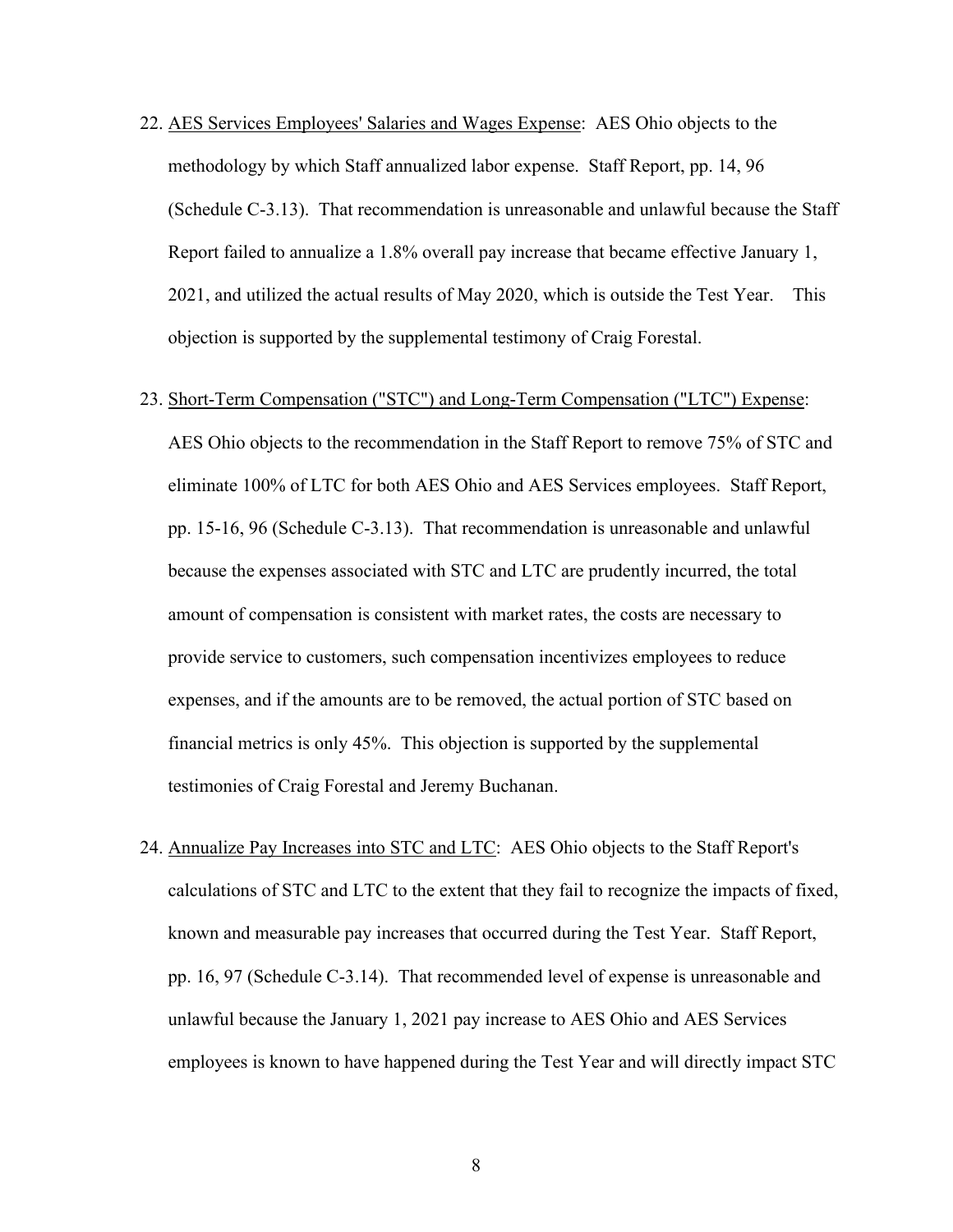and LTC expense going forward, which are awarded as a percentage of base salaries. This objection is supported by the supplemental testimony of Craig Forestal.

- 25. Annualize Employee Pensions and Benefits Expense: AES Ohio objects to the failure of the Staff Report to update pension and other postemployment benefits expense to reflect updated actuarial data. Staff Report, pp. 16, 97 (Schedule C-3.14). That failure to utilize updated actuarial data is unreasonable and unlawful because the updated annual expense amounts, which began January 1, 2021, are a fixed, known and measurable change that occurred within the Company's Test Year. This objection is supported by the supplemental testimonies of Craig Forestal and Matt Roach.
- 26. Customer Programs Expense: AES Ohio objects to the recommendation in the Staff Report to reject Demand Side Management ("DSM") customer program expense in the test year. Staff Report, pp. 17-18, 108 (Schedule C-3.25). That recommendation is unreasonable and unlawful because those programs provide an overall net benefit to customers. This objection is supported by the supplemental testimony of Thomas Tatham.
- 27. Customer Programs Expense Deferral: AES Ohio objects to the recommendation in the Staff Report to reject a deferral for DSM customer program expense. Staff Report, pp. 17-18, 108 (Schedule C-3.25). That recommendation is unreasonable and unlawful because the Staff Report did not consider setting a cap on program expenditures and establishing a regulatory liability account if annual expenditures fall below that cap. This objection is supported by the supplemental testimony of Thomas Tatham.
- 28. Duplicative Expenses: AES Ohio objects to the recommendation in the Staff Report to disallow certain test year expenses reflected in Schedule C-3.21 and C-3.27. Staff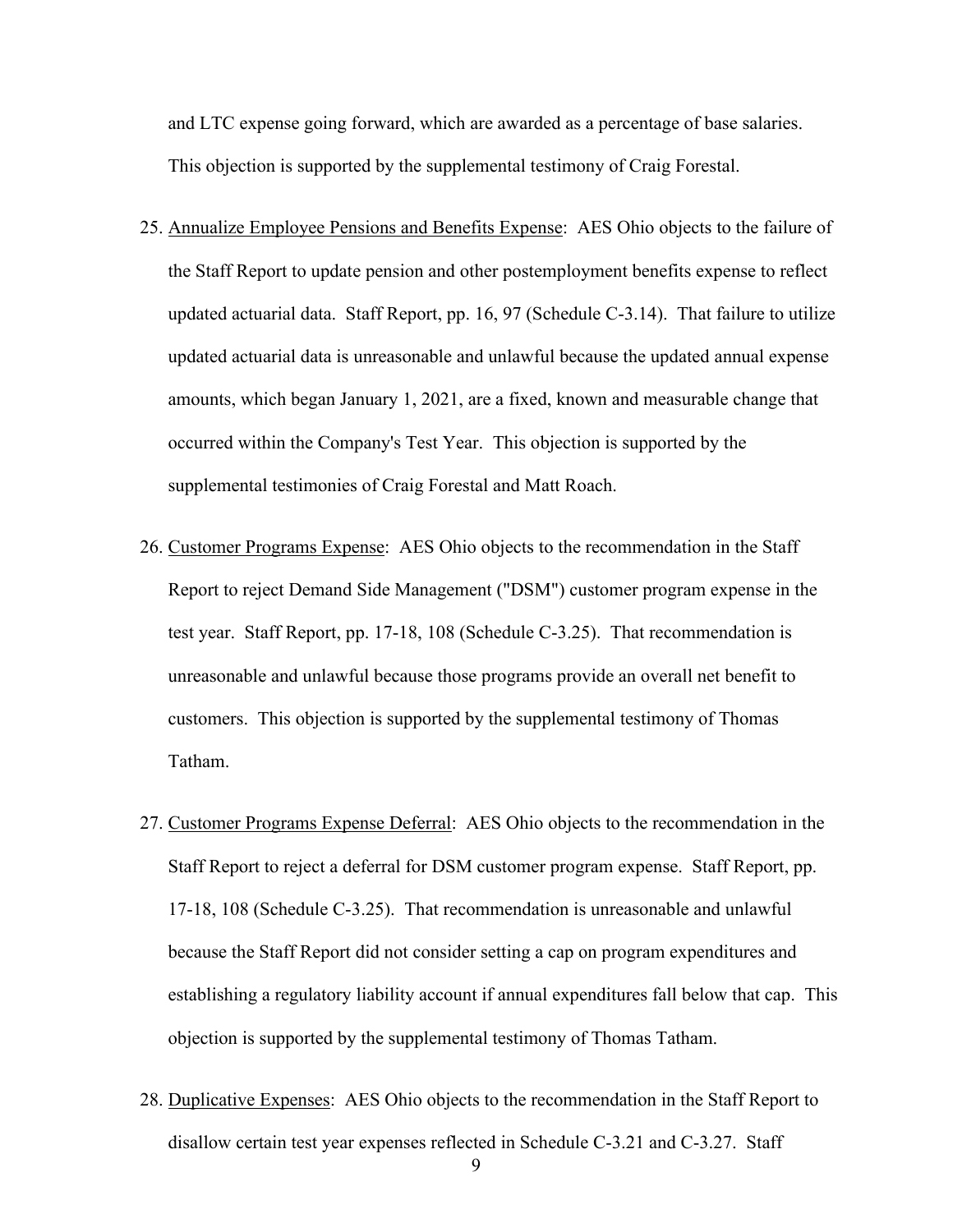Report, pp. 6, 17, 22, 23, 104, 110 (Schedules C-3.21 and C-3.27). That recommendation is unreasonable and unlawful because it includes duplicative adjustments for Miscellaneous Expense Adjustment and Mechanical Construction in the amount of \$669,306.85. This objection is supported by the supplemental testimony of Patrick Donlon.

- 29. Out-of-Test-Year Services Expense: AES Ohio objects to the recommendation in the Staff Report to disallow \$1,384,139 of expenses for services that were performed before the test year. Staff Report, pp. 19, 110 (Schedule C-3.27). That recommendation is unreasonable and unlawful for two reasons. First, \$916,283.55 of those expenses were properly accrued, i.e. the expense was reversed out during the test year resulting in a zero-dollar impact to the test year. Second, \$467,855.29 of those expenses occurred before the test year started but should be included in test year expenses because there are offsetting expenses that occurred at the end of the test year that are not included in test year expenses because they were recorded on AES Ohio's books after the test year concluded. This objection is supported by the supplemental testimony of Patrick Donlon.
- 30. Miscellaneous Expense: AES Ohio objects to the recommendation in the Staff Report to disallow expenses for attorneys for the rate case, ice for linemen, and cable and satellite expenses reflected in Schedule C-3.21 and C-3.27. Staff Report, pp. 6, 17, 22, 23, 104, 110 (Schedules C-3.21 and C-3.27). That recommendation is unreasonable and unlawful because they were prudently incurred expenses necessary to maintain safe and reliable electricity. This objection is supported by the supplemental testimony of Patrick Donlon.
- 31. Deferred Uncollectible Expense: AES Ohio objects to the recommendation in the Staff Report to eliminate its current regulatory asset relating to uncollectible expense. Staff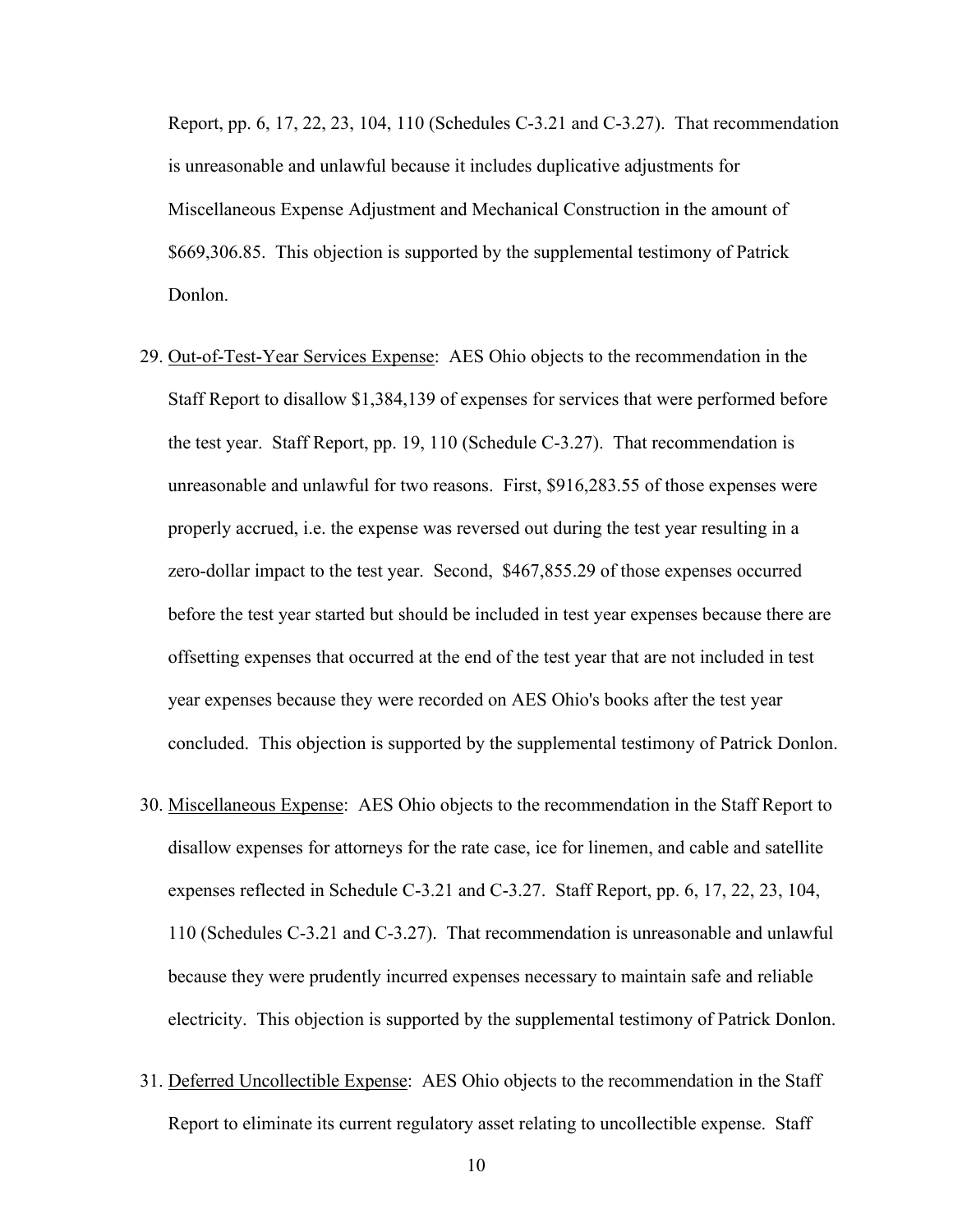Report, p. 16. That recommendation is unreasonable and unlawful because the Commission granted the Company the authority to defer its uncollectible expense in Case Nos. 15-1830-EL-AIR, *et al*. This objection is supported by the supplemental testimony of Tyler Teuscher.

- 32. Deferred DIR Audit Expense: AES Ohio objects to the recommendation in the Staff Report to eliminate its current regulatory asset relating to expense associated with the Compliance Audit of the Distribution Investment Rider ("DIR"). Staff Report, pp. 17, 106 (Schedule C-3.23). That recommendation is unreasonable and unlawful because that expense was incurred pursuant to the requirements of the Company's then-existing Standard Service Offer. This objection is supported by the supplemental testimony of Tyler Teuscher.
- 33. Customer Deposit Interest Expense Adjustment: AES Ohio objects to the recommendation by Staff to reduce the average of customer deposit interest expense by \$128,774. Staff Report, p. 16. That recommendation is unreasonable and unlawful because the average to be excluded should have been \$77,857 instead. This objection is supported by the supplemental testimony of Lauren Whitehead.
- 34. Customer Deposit Interest Expense Adjustment Regarding FERC 235 Balances: AES Ohio objects to the recommendation by Staff adjusting FERC 235 balances using a thirteen-month average. Staff Report, p. 16. That recommendation is unreasonable and unlawful because Staff did not carry forward the updated customer deposit balance to calculate interest expense in Staff Schedule C-3.16. This objection is supported by the supplemental testimony of Lauren Whitehead.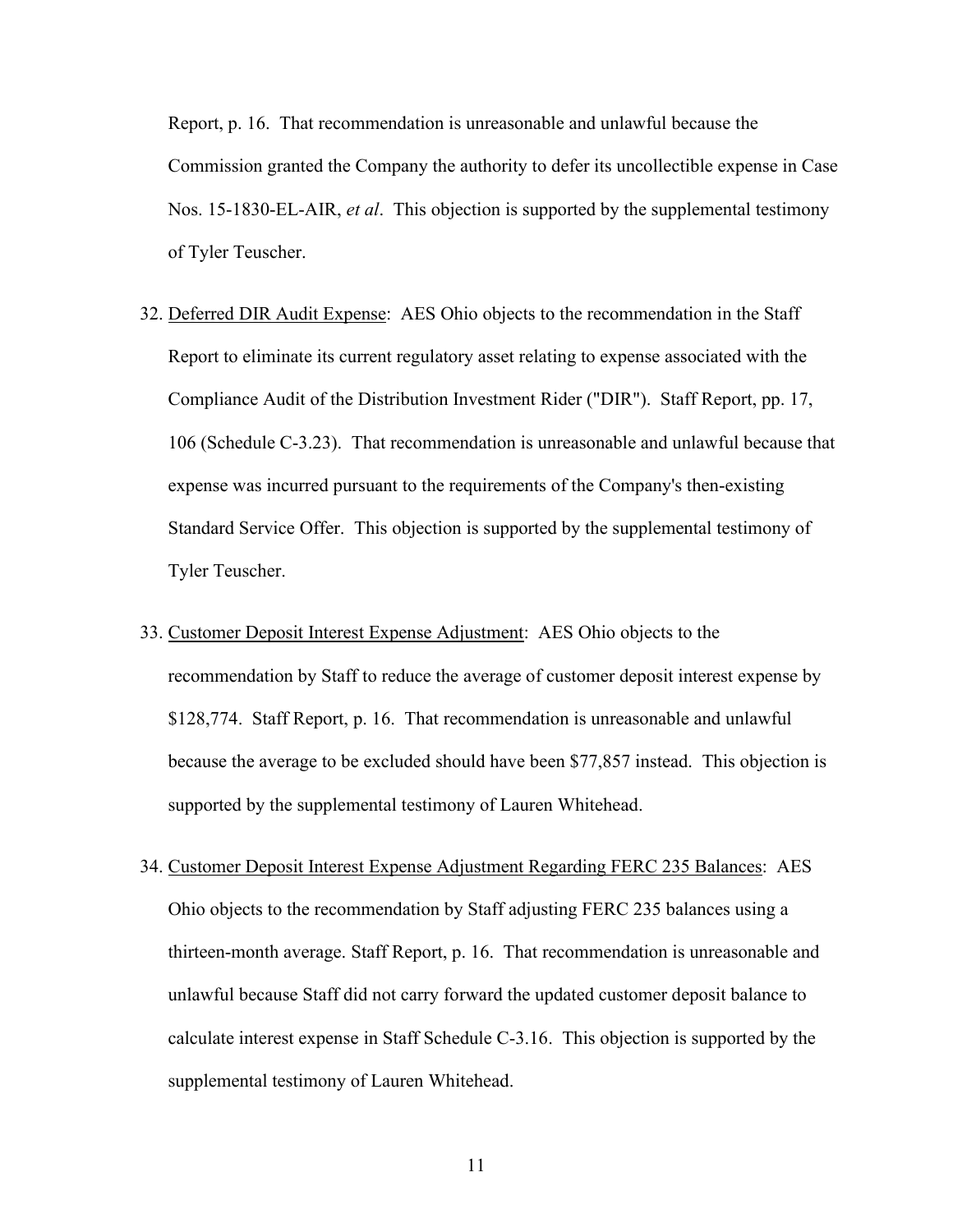## <span id="page-14-1"></span>**V. RATES AND TARIFFS**

- 35. Small Constant Unmetered Service: AES Ohio objects to the recommendation in the Staff Report to disallow the Company's proposed rate for Small Constant Unmetered Service. Staff Report, p. 24. That recommendation is unreasonable and unlawful because this service aligns with customer needs where metered service is not readily available, and the customer's equipment draws less power than can be practically or economically metered at each individual service location. This objection is supported by the supplemental testimony of Mark Vest.
- 36. Customer Deposits: AES Ohio objects to the recommendation in the Staff Report for the Company to offer customers the ability to pay customer deposits in three installments instead of just one payment. Staff Report, p. 23. That recommendation is unreasonable and unlawful for three reasons. First, the Ohio Administrative Code does not require that electric distribution utilities offer customers the option of paying a deposit in installments. Second, AES Ohio currently goes beyond the deposit requirements prescribed by the Ohio Administrative Code. Third, other utilities do not have a similar requirement in their tariffs, there should be consistency across the state by introducing this change as part of a rule review proceeding. This objection is supported by the supplemental testimony of Robert Adams.

## <span id="page-14-0"></span>**VI. RATE DESIGN**

37. Residential Customer Charge: AES Ohio objects to the recommendation in the Staff Report that the residential customer charges be lowered. Staff Report, pp. 28-29. That recommendation is unreasonable and unlawful because it fails to properly allocate costs based upon cost causation. This objection is supported by the supplemental testimony of Tyler Teuscher.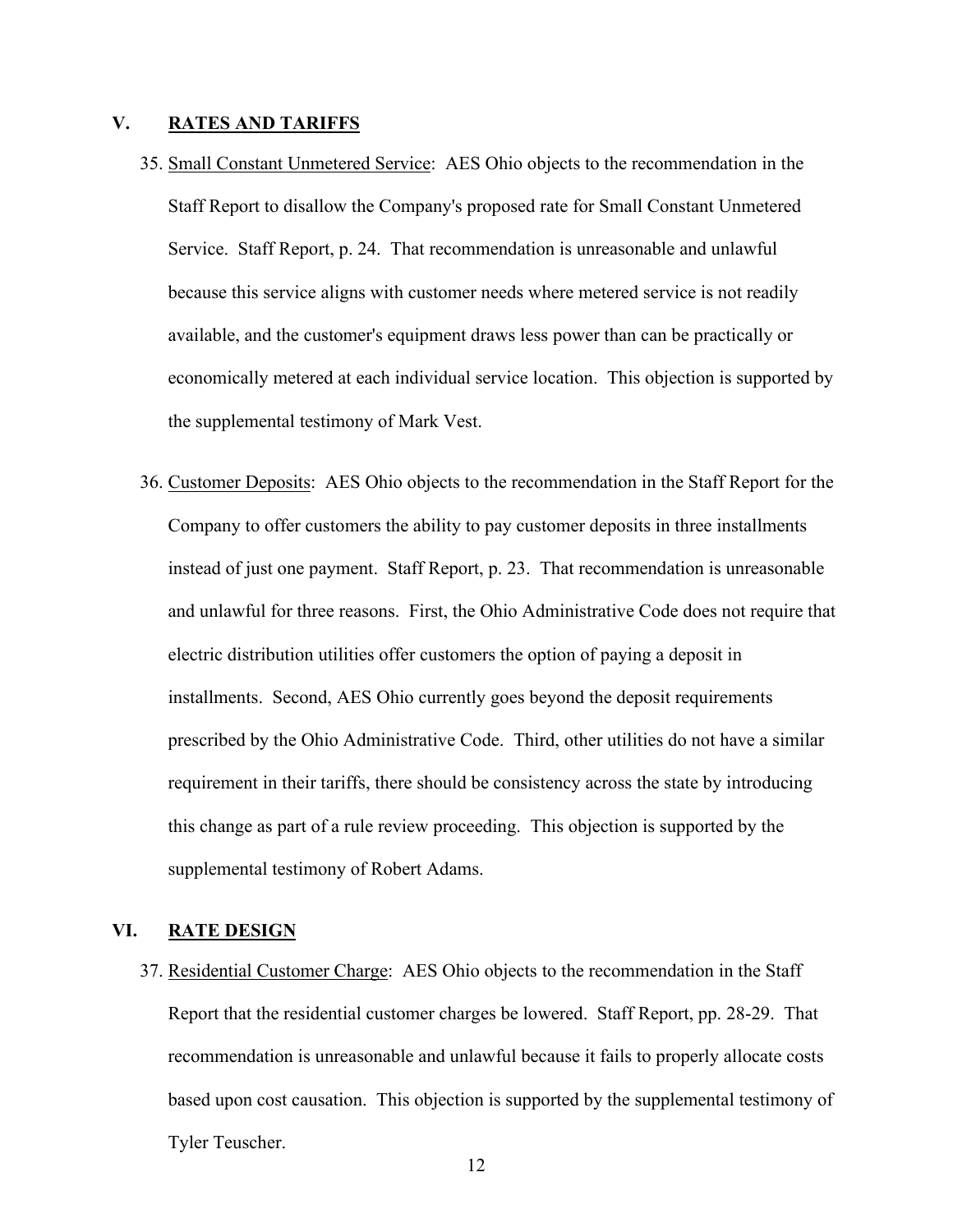38. Low Load Factor Provision: AES Ohio objects to the recommendation in the Staff Report that AES Ohio's low load factor proposal be rejected. Staff Report, pp. 31-32. That recommendation is unreasonable and unlawful because that provision is intended to provide a safety net for customers who have atypical usage characteristics that would result in a bill that is far too large for the level of service that the customer utilizes. This objection is supported by the supplemental testimony of Tyler Teuscher.

Respectfully submitted,

/s/ Michael J. Schuler

Michael J. Schuler (0082390) AES OHIO 1065 Woodman Drive Dayton, OH 45432 Telephone: (937) 259-7358 Telecopier: (937) 259-7178 Email: michael.schuler@aes.com

/s/ Jeffrey S. Sharkey Jeffrey S. Sharkey (0067892) (Counsel of Record) D. Jeffrey Ireland (0010443) Christopher C. Hollon (0086480) FARUKI PLL 110 North Main Street, Suite 1600 Dayton, OH 45402 Telephone: (937) 227-3747 Telecopier: (937) 227-3717 Email: jsharkey@ficlaw.com djireland@ficlaw.com chollon@ficlaw.com

*Counsel for AES Ohio*

(willing to accept service by e-mail)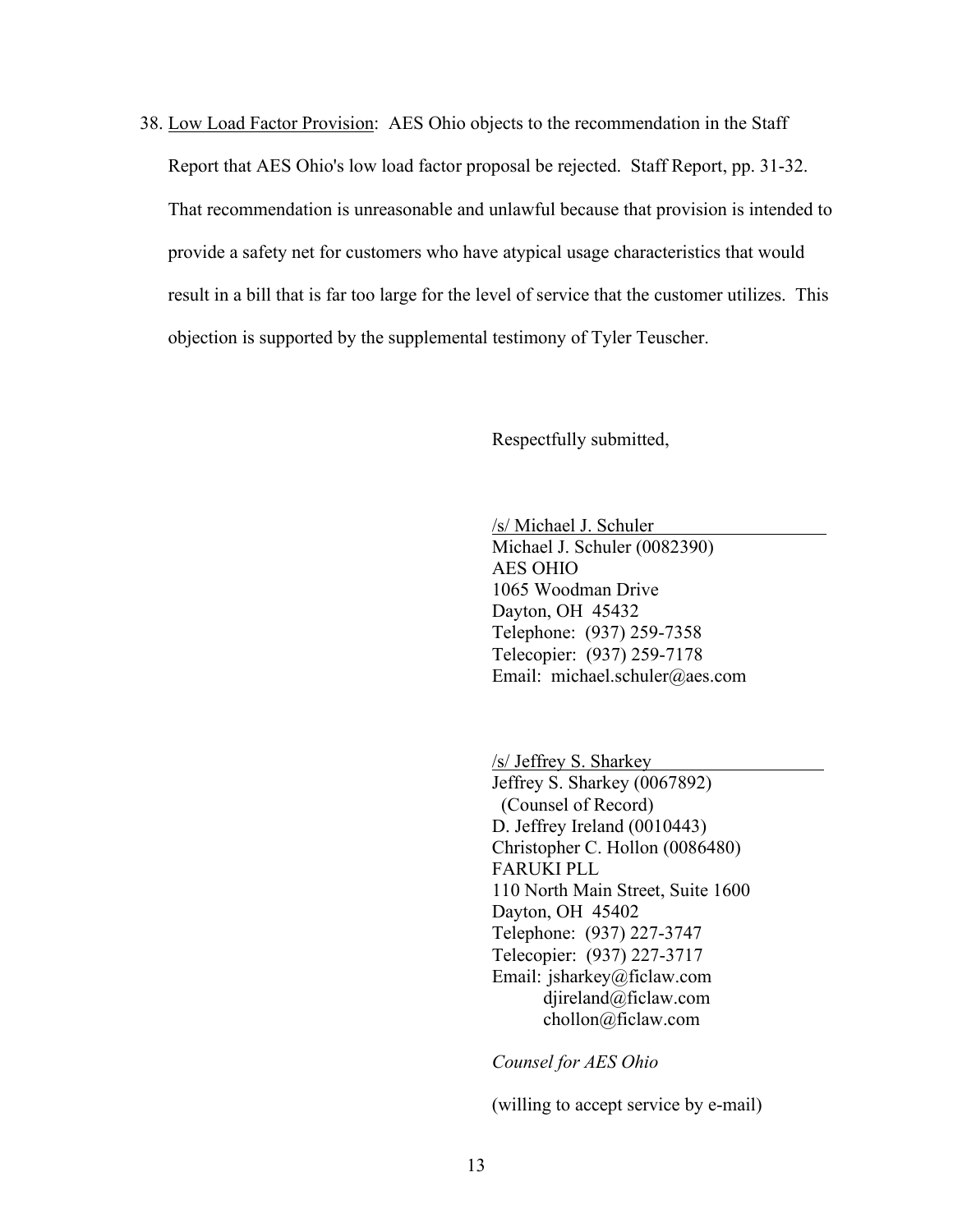## **CERTIFICATE OF SERVICE**

I certify that a copy of the foregoing Objections of The Dayton Power and Light

Company d/b/a AES Ohio to the Staff Report has been served via electronic mail upon the

following counsel of record, this 25th day of August, 2021:

Jodi Bair Kyle Kern Office of Ohio Attorney General 30 East Broad Street, 16th Floor Columbus, OH 43215 jodi.bair@ohioattorneygeneral.gov kyle.kern@ohioattorneygeneral.gov

Counsel for Staff of the Commission

Kimberly W. Bojko Jonathan Wygonski Carpenter Lipps & Leland LLP 280 North High Street, Suite 1300 Columbus, OH 43215 bojko@carpenterlipps.com wygonski@carpenterlipps.com

Counsel for The Ohio Manufacturers' Association Energy Group

Christopher Healey Ambrosia E. Wilson John Finnigan The Office of the Ohio Consumers' Counsel 65 East State Street, 7th Floor Columbus, OH 43215 christopher.healey@occ.ohio.gov ambrosia.wilson@occ.ohio.gov john.finnigan@occ.ohio.gov

Counsel for The Office of the Ohio Consumers' Counsel

Michael L. Kurtz Kurt J. Boehm Jody Kyler Cohn Boehm, Kurtz & Lowry 36 East Seventh Street, Suite 1510 Cincinnati, OH 45202 Mkurtz@BKLlawfirm.com Kboehm@BKLlawfirm.com Jkylercohn@BKLlawfirm.com

Counsel for Ohio Energy Group

Angela Paul Whitfield Carpenter Lipps & Leland LLP 280 North High Street, Suite 1300 Columbus, OH 43215 paul@carpenterlipps.com

Counsel for The Kroger Company

Stephanie M. Chmiel Kevin D. Oles Thompson Hine LLP 41 South High Street, Suite 1700 Columbus, OH 43215 Stephanie.Chmiel@ThompsonHine.com Kevin.Oles@ThompsonHine.com

Counsel for the University of Dayton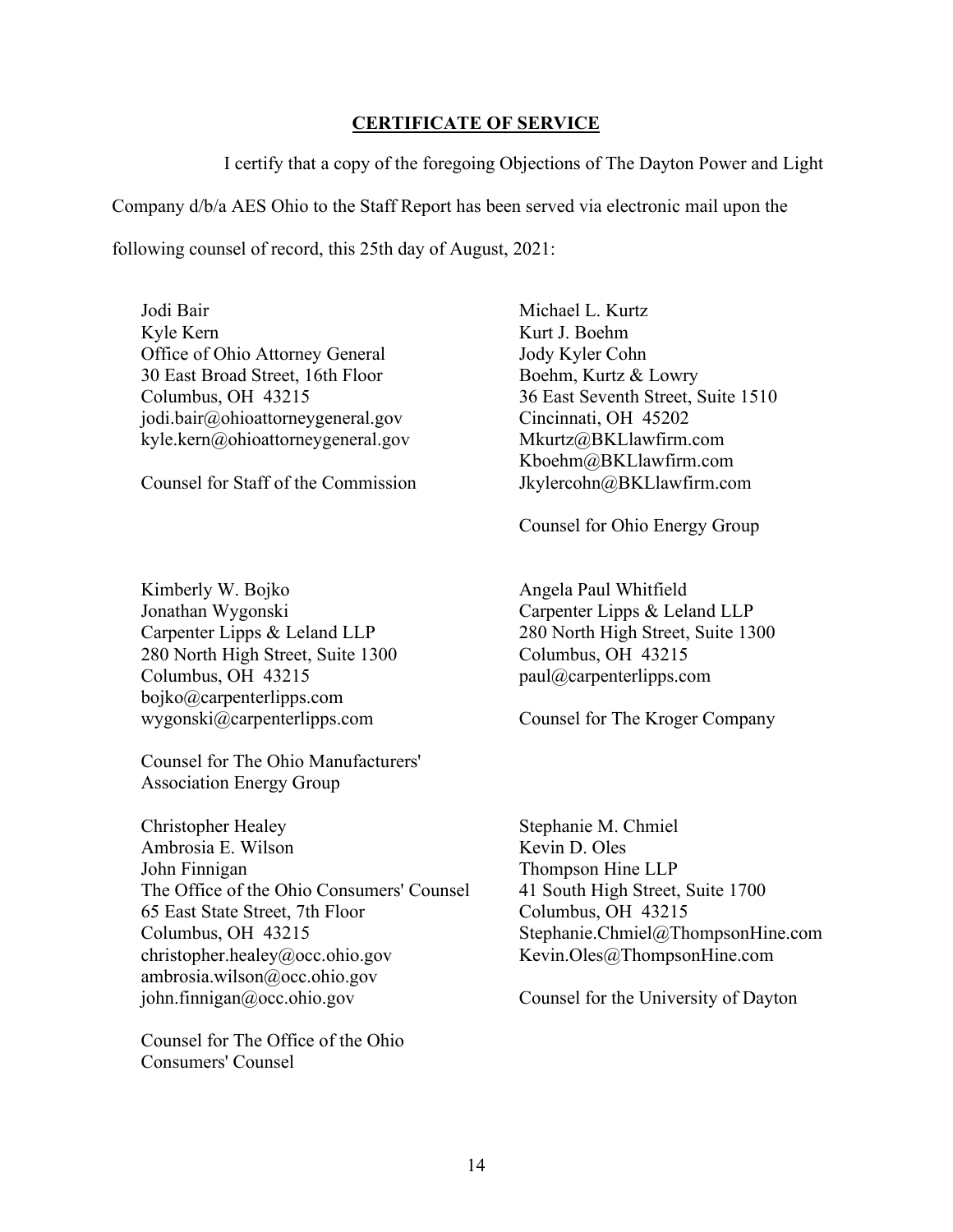Matthew R. Pritchard Rebekah J. Glover Bryce A. McKenney MCNEES WALLACE & NURICK LLC 21 East State Street, 17th Floor Columbus, OH 43215 mpritchard@mcneeslaw.com rglover@mcneeslaw.com bmckenney@mcneeslaw.com

Counsel for Industrial Energy Users-Ohio

Robert Dove KEGLER BROWN HILL + RITTER CO., L.P.A. 65 East State Street, Suite 1800 Columbus, OH 43215-4295 rdove@keglerbrown.com

Counsel for Ohio Partners for Affordable Energy

Carrie H. Grundmann SPILMAN THOMAS & BATTLE, PLLC 110 Oakwood Drive, Suite 500 Winston-Salem, NC 27103 cgrundmann@spilmanlaw.com

Derrick Price Williamson SPILMAN THOMAS & BATTLE, PLLC 1100 Bent Creek Boulevard, Suite 101 Mechanicsburg, PA 17050 dwilliamson@spilmanlaw.com

Counsel for Walmart Inc.

Mark A. Whitt Lucas A. Fykes WHITT STURTEVANT LLP The KeyBank Building 88 East Broad Street, Suite 1590 Columbus, OH 43215 whitt@whitt-sturtevant.com fykes@whitt-sturtevant.com

Counsel for Direct Energy Business LLC and Direct Energy Services, LLC

Bethany Allen Joseph Oliker Michael Nugent Evan Betterton IGS ENERGY 6100 Emerald Parkway Dublin, OH 43016 bethany.allen@igs.com joe.oliker@igs.com michael.nugent@igs.com evan.betterton@igs.com

Counsel for IGS Energy

Miranda Leppla 1145 Chesapeake Avenue, Suite I Columbus, OH 43212 mleppla@theOEC.org

Rebecca Lazer, Legal Assistant ENVIRONMENTAL LAW & POLICY **CENTER** 21 West Broad Street, 8th Floor Columbus, OH 43215 ccox@elpc.org rlazer@elpc.org

Counsel for Environmental Law & Policy Center

Devin D. Parram Rachael N. Mains BRICKER & ECKLER LLP 100 South Third Street Columbus, OH 43215-4291 dparram@bricker.com rmains@bricker.com

Counsel for The Ohio Hospital Association

Kara Herrnstein BRICKER & ECKLER LLP 100 South Third Street Columbus, OH 43215-4291 kherrnstein@bricker.com

Counsel for ChargePoint, Inc.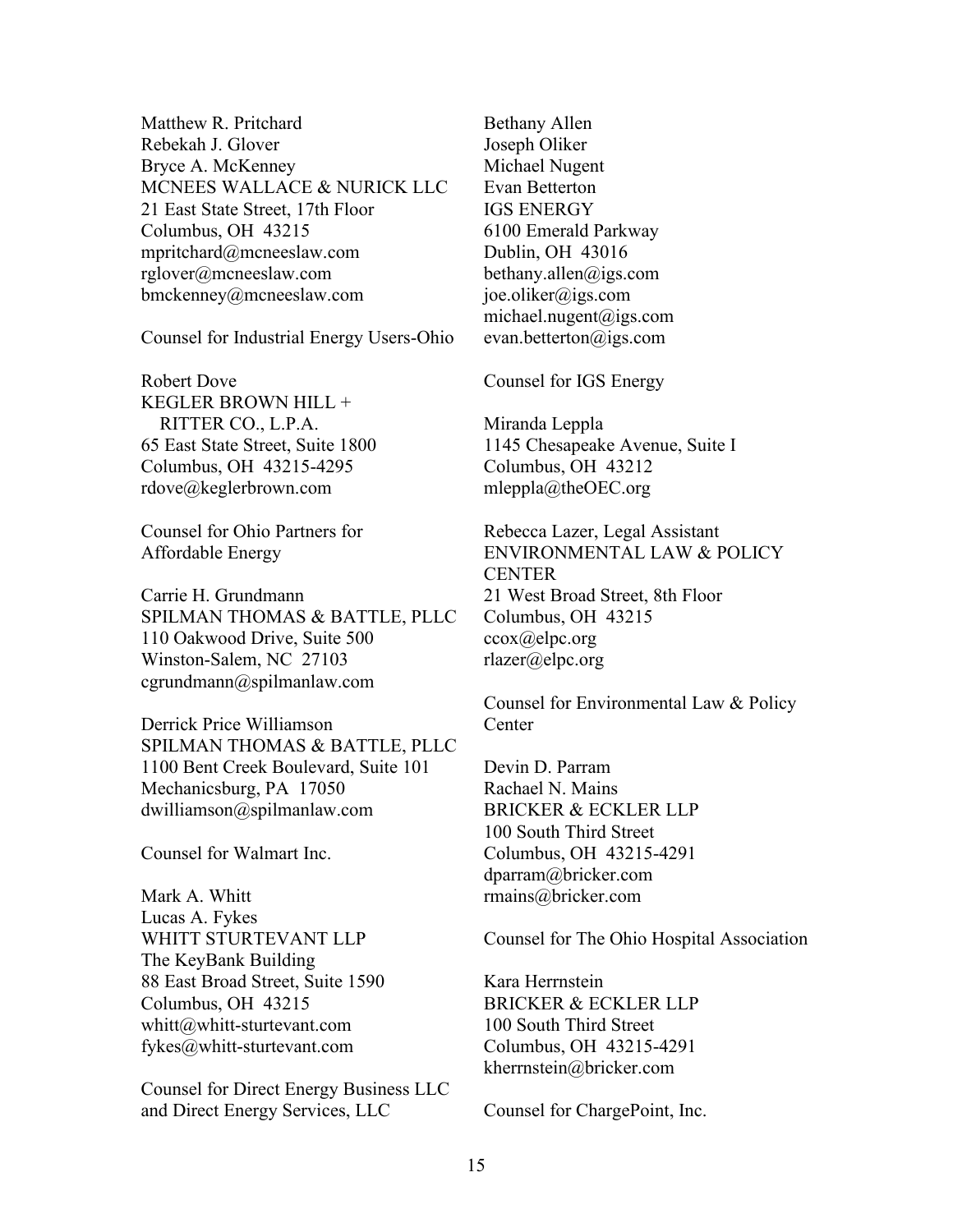Drew Romig ARMADA POWER, LLC 230 West Street, Suite 150 Columbus, OH 43215 dromig@nationwideenergypartners.com

Counsel for Nationwide Energy Partners, LLC

Christina Wieg FROST BROWN TODD LLC 10 West Broad Street, Suite 2300 Columbus, OH 43215 cwieg@fbtlaw.com

Darren A. Craig (Pending Pro Hac Vice) Robert L. Hartley (Pending Pro Hac Vice) FROST BROWN TODD LLC 201 North Illinois Street, Suite 1900 P.O. Box 44961 Indianapolis, IN 46204 dcraig@fbtlaw.com rhartley@fbtlaw.com

Counsel for Nationwide Energy Partners, LLC

N. Trevor Aleander Kari D. Hehmeyer Sarah G. Siewe BENESCH FRIEDLANDER COPLAN & ARONOFF 41 South High Street, Suite 2600 Columbus, OH 43215 talexander@beneschlaw.com khehmeyer@beneschlaw.com ssiewe@beneschlaw.com

Counsel for City of Dayton

Matthew W. Warnock Dylan Borchers BRICKER & ECKLER LLP 100 South Third Street Columbus, OH 43215-4291 mwarnock@bricker.com dborchers@bricker.com

Marion H. Little, Jr. Christopher J. Hogan ZEIGER, TIGGES & LITTLE LLP 41 South High Street 3500 Huntington Center Columbus, OH 43215 little@litohio.com hogan@litohio.com

Katie Johnson Treadway James Dunn ONE ENERGY ENTERPRISES LLC Findlay, OH 45840 ktreadway@oneenergyllc.com jdunn@oneenergyllc.com

Counsel for One Energy Enterprises, LLC

Miranda Leppla Tret Dougherty Chris Tavenor 1145 Chesapeake Avenue, Suite I Columbus, OH 43212 mleppla@theOEC.org tdougherty@theOEC.org ctavenor@theOEC.org

Counsel for Ohio Environmental Council

/s/ Christopher C. Hollon Christopher C. Hollon